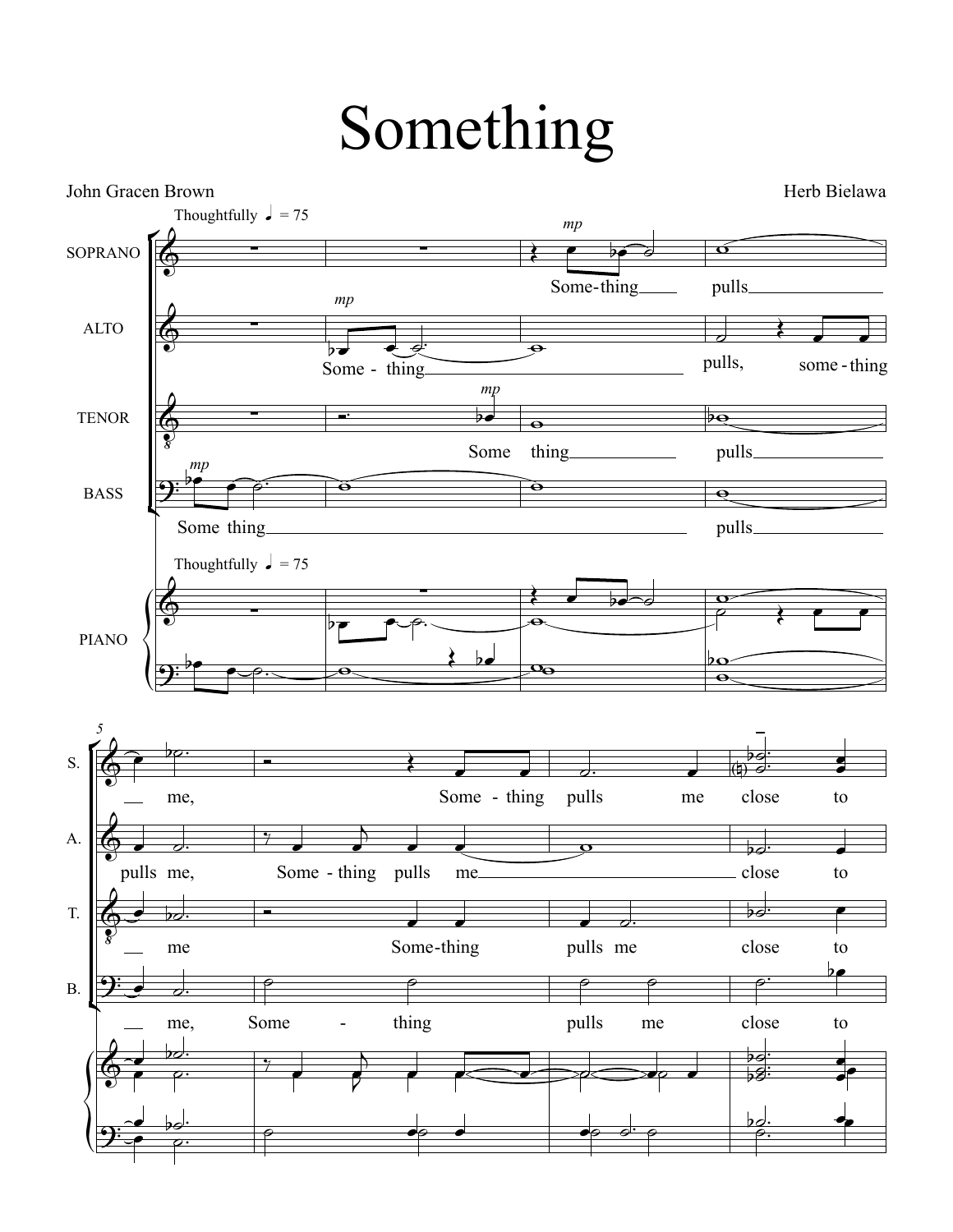



 $\overline{2}$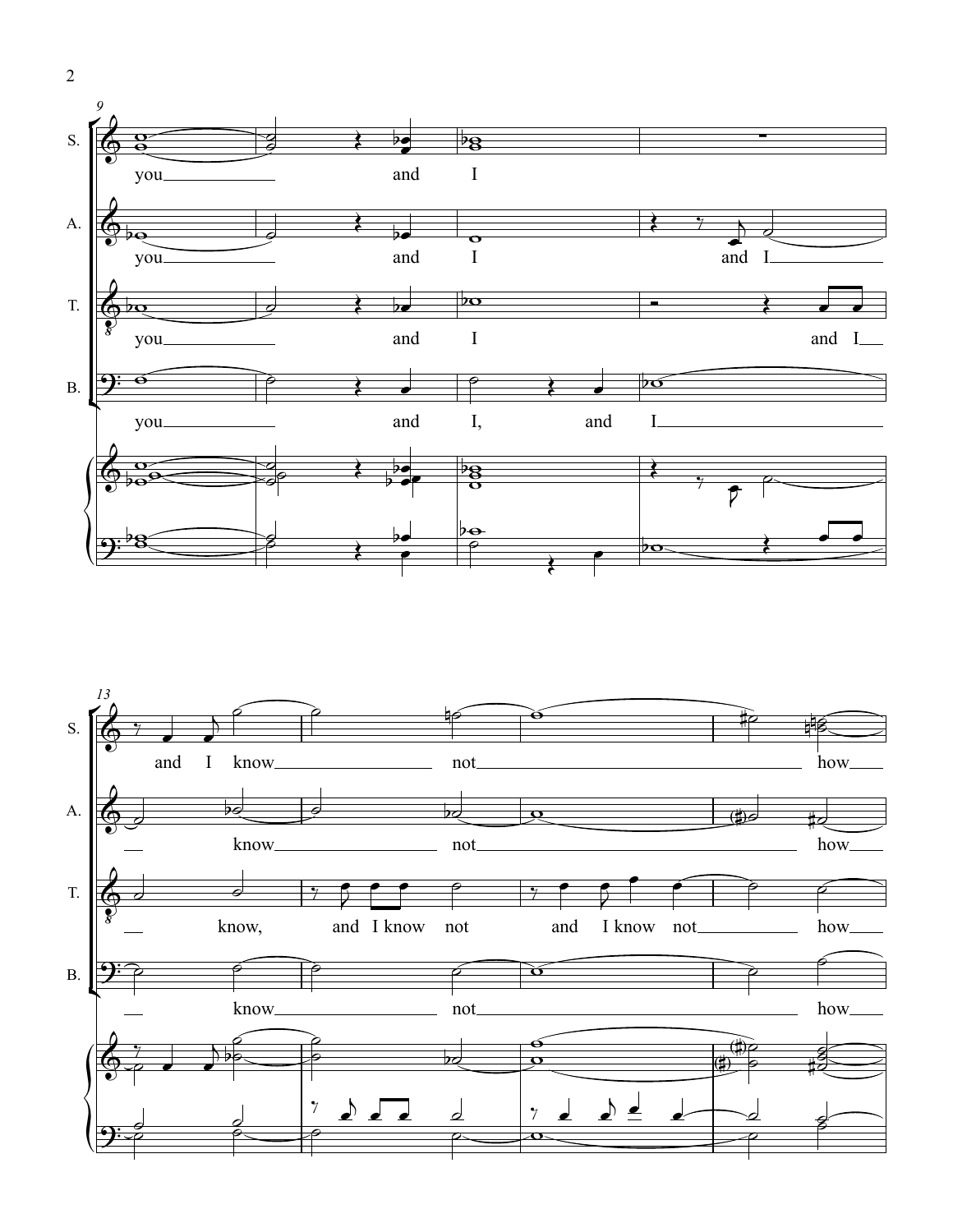

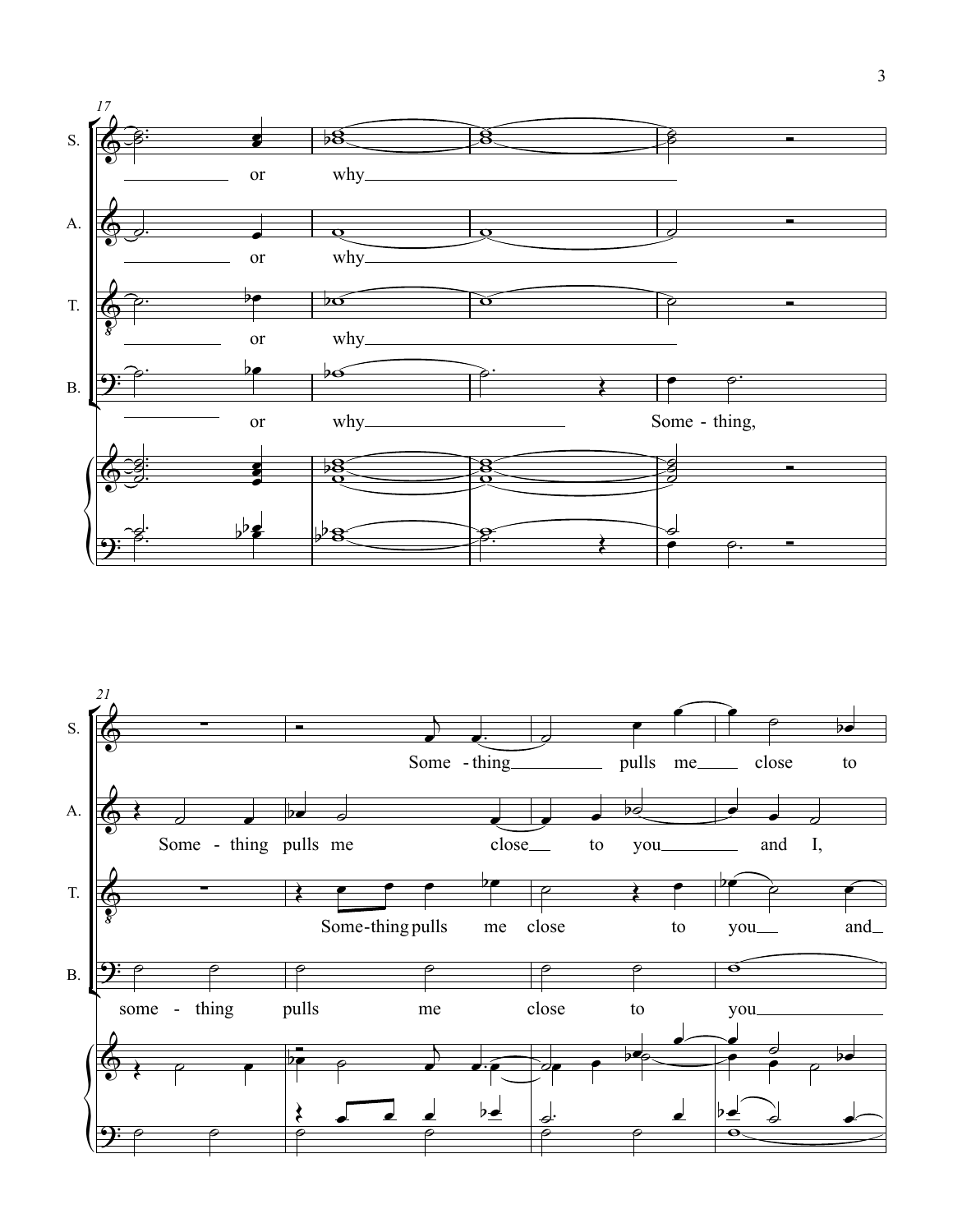

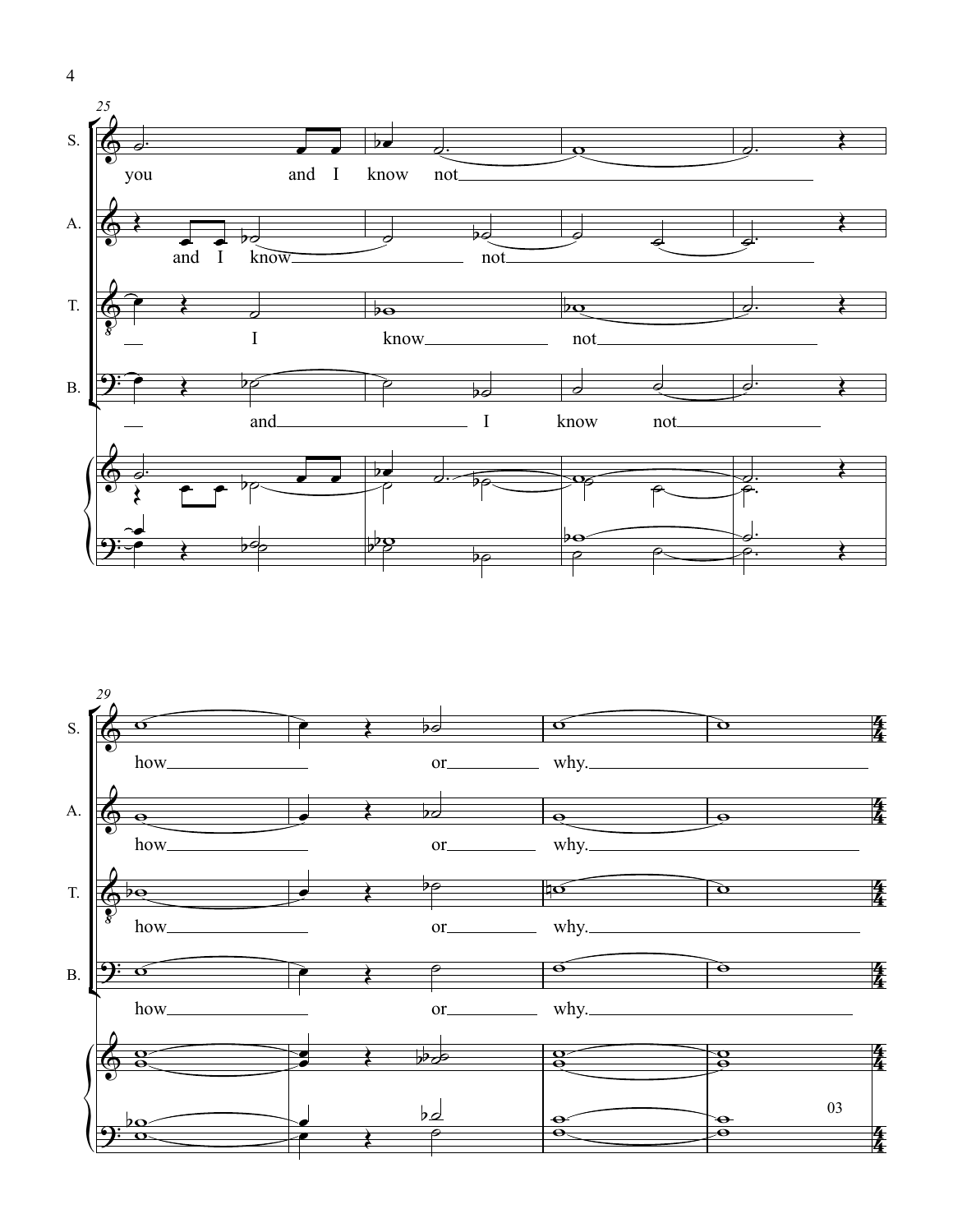# A Small Bird



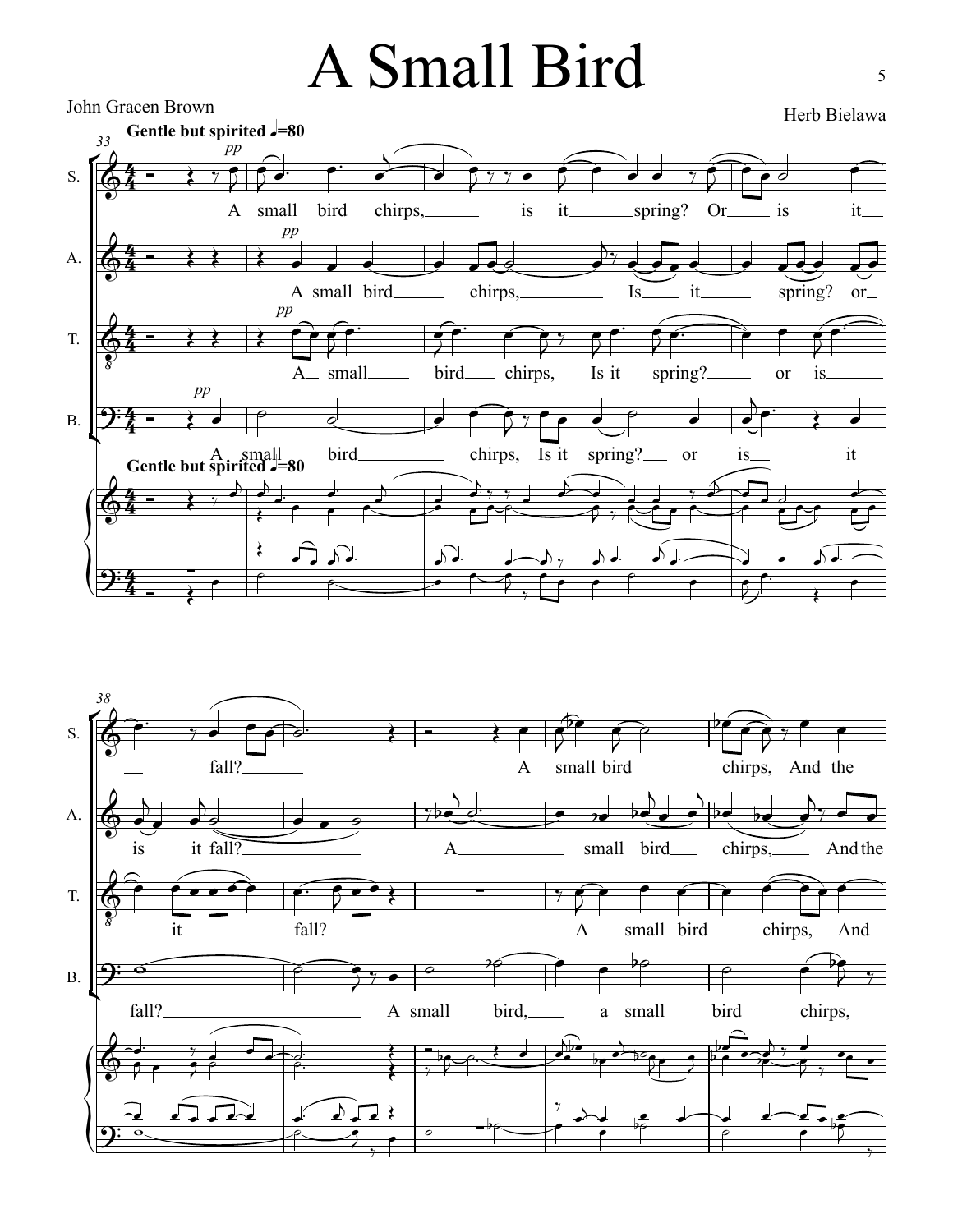

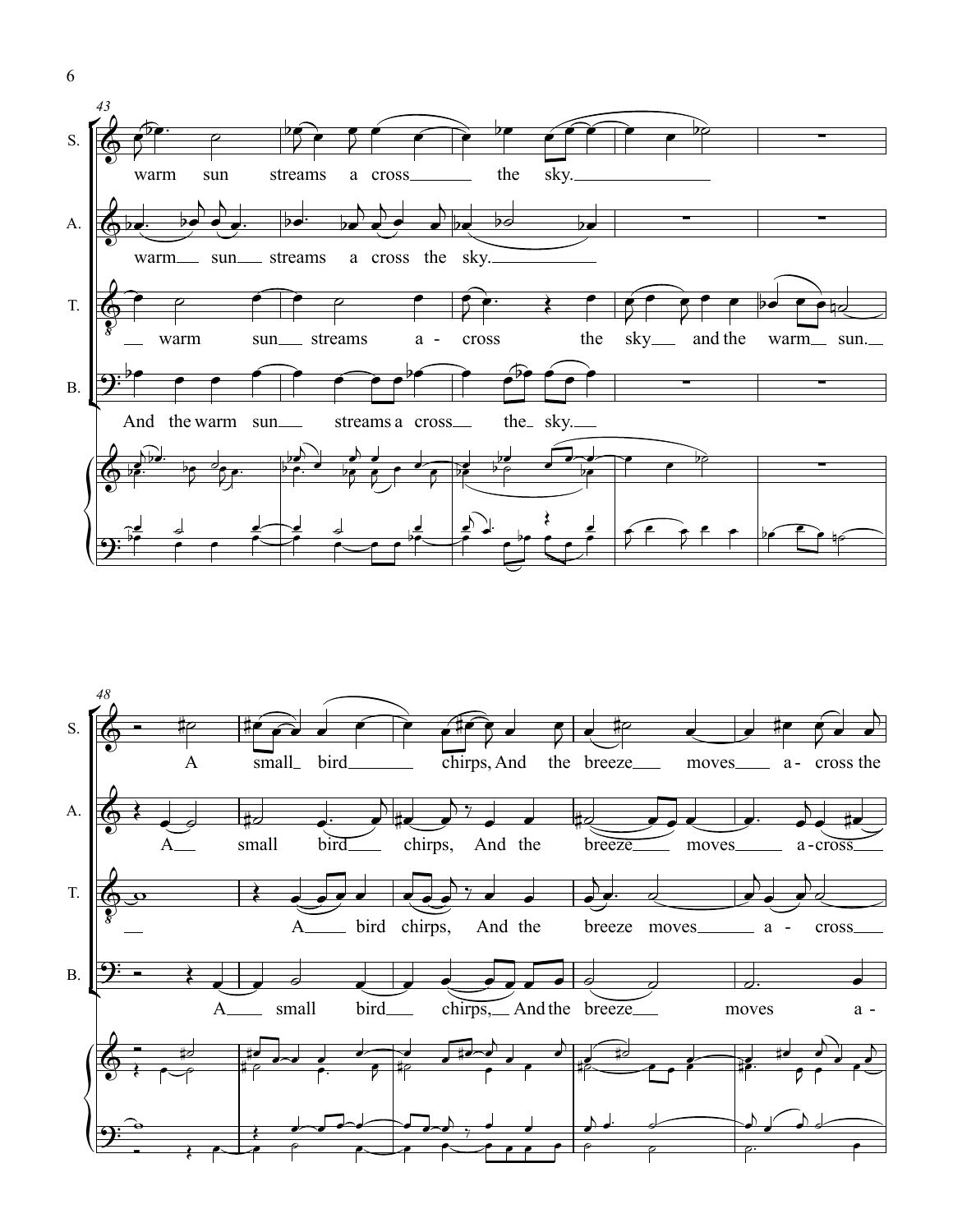

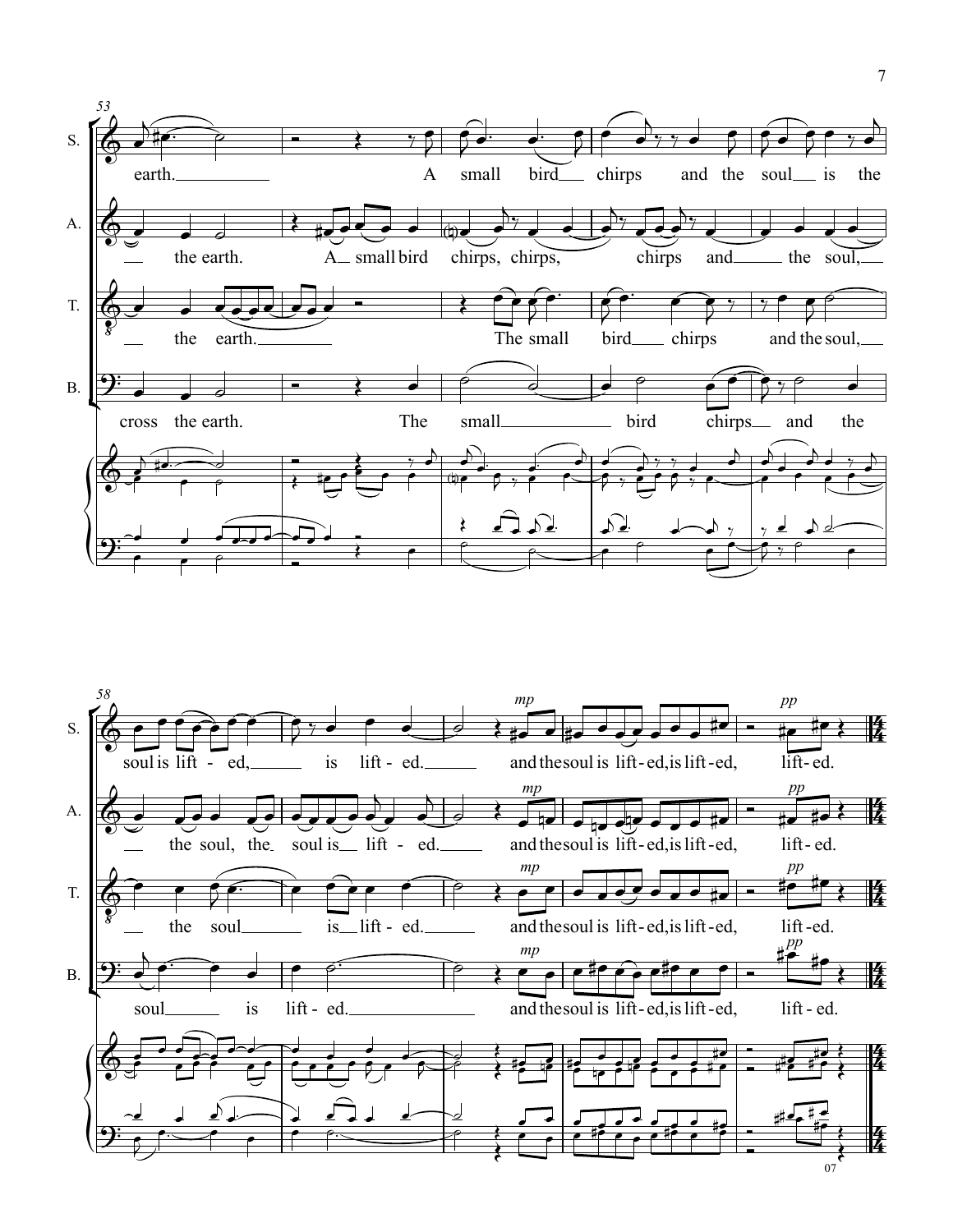### en Brown  $\prod_{\text{Easy flowing}} \prod_{+100}$  The Journey John Gracen Brown  $\Pi \subset \text{JOLIIICV}$  Herb Bielawa



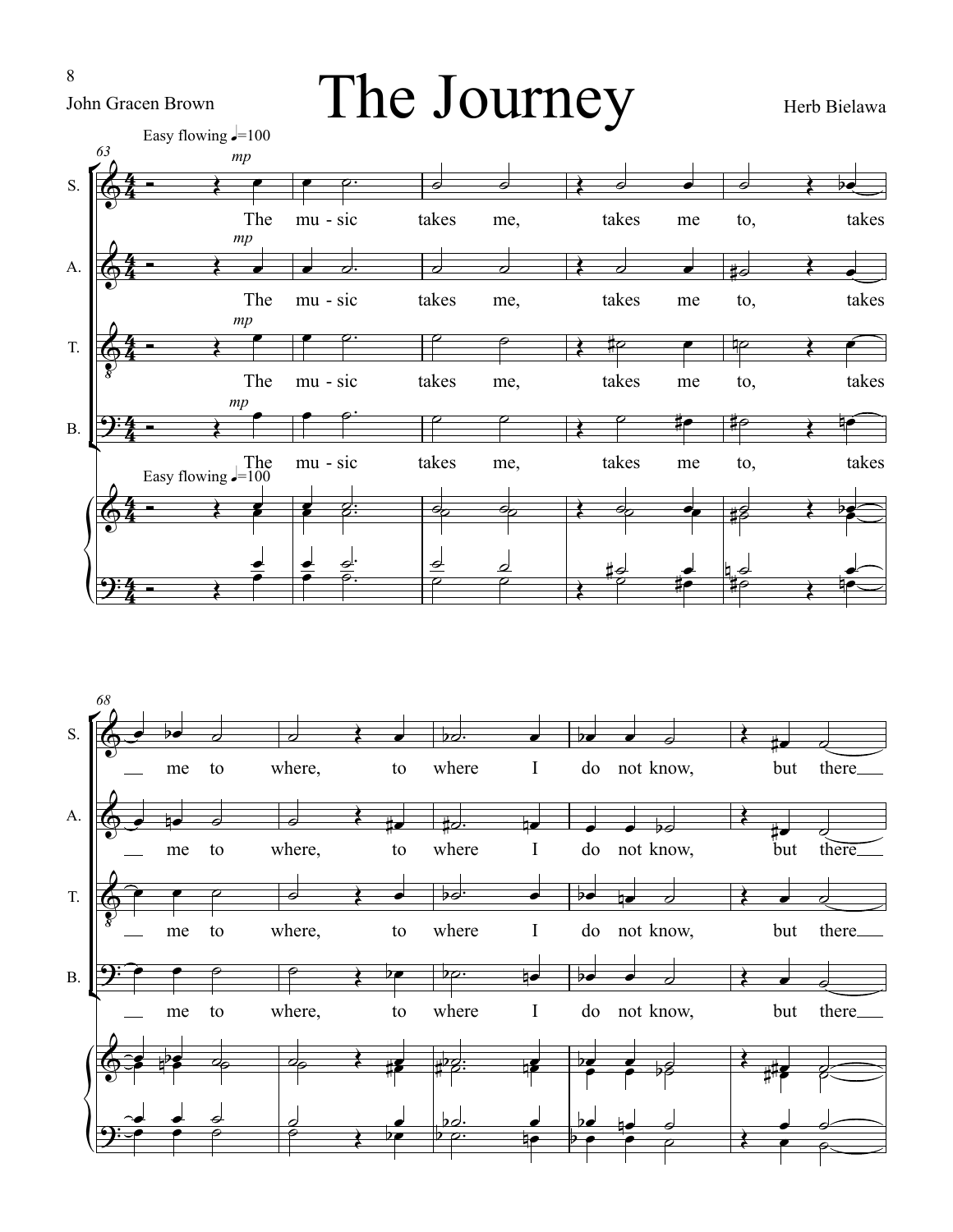

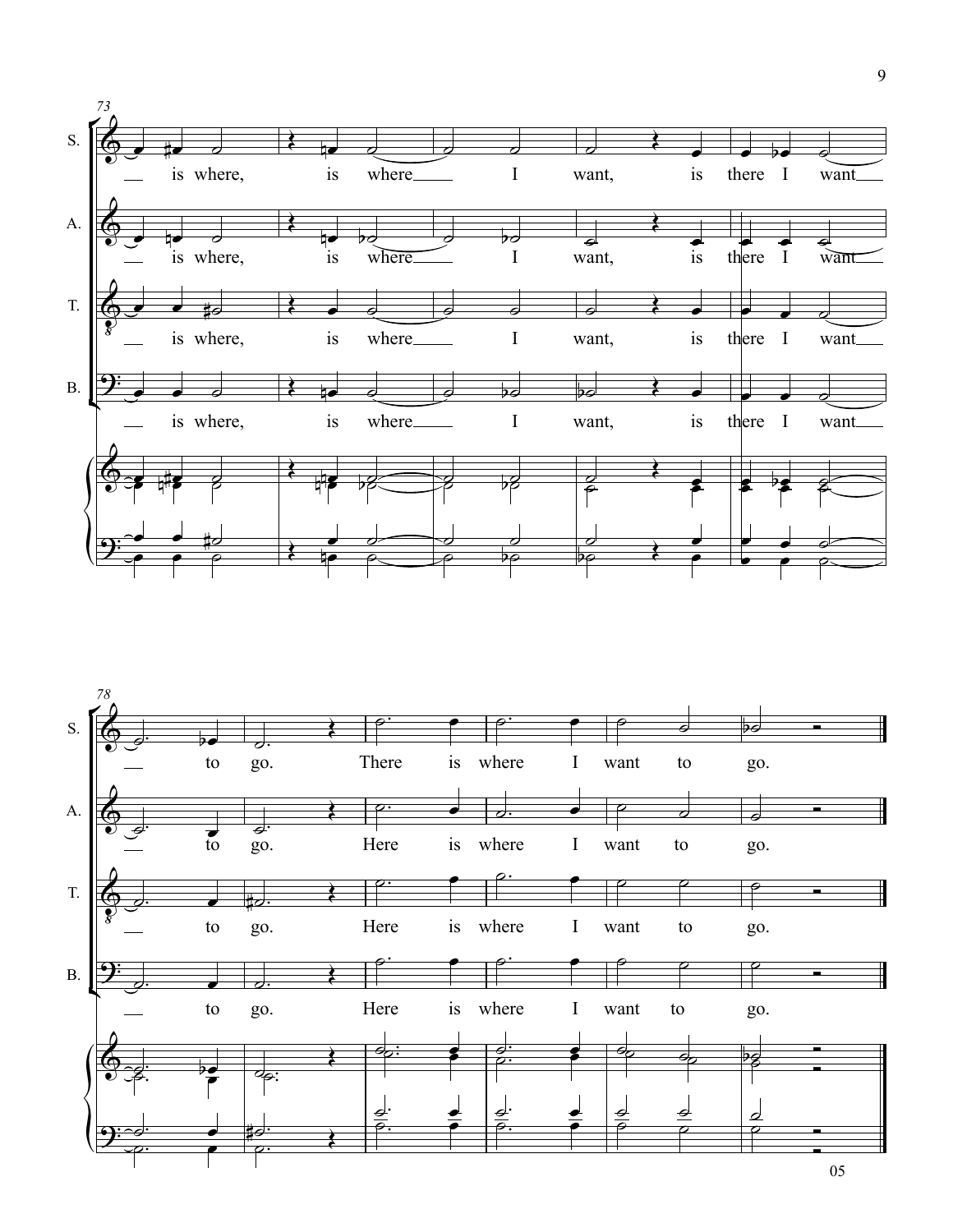### Dance



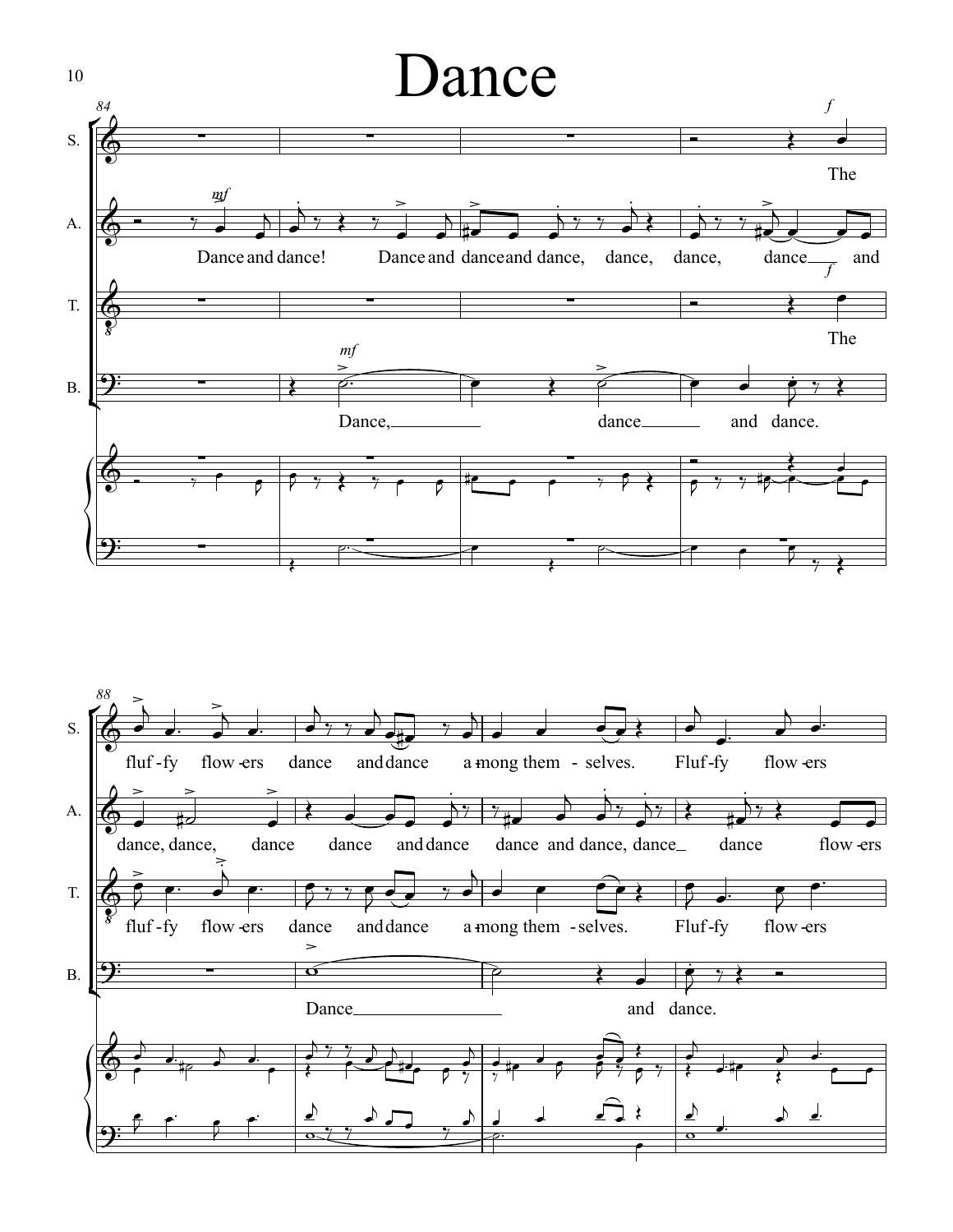

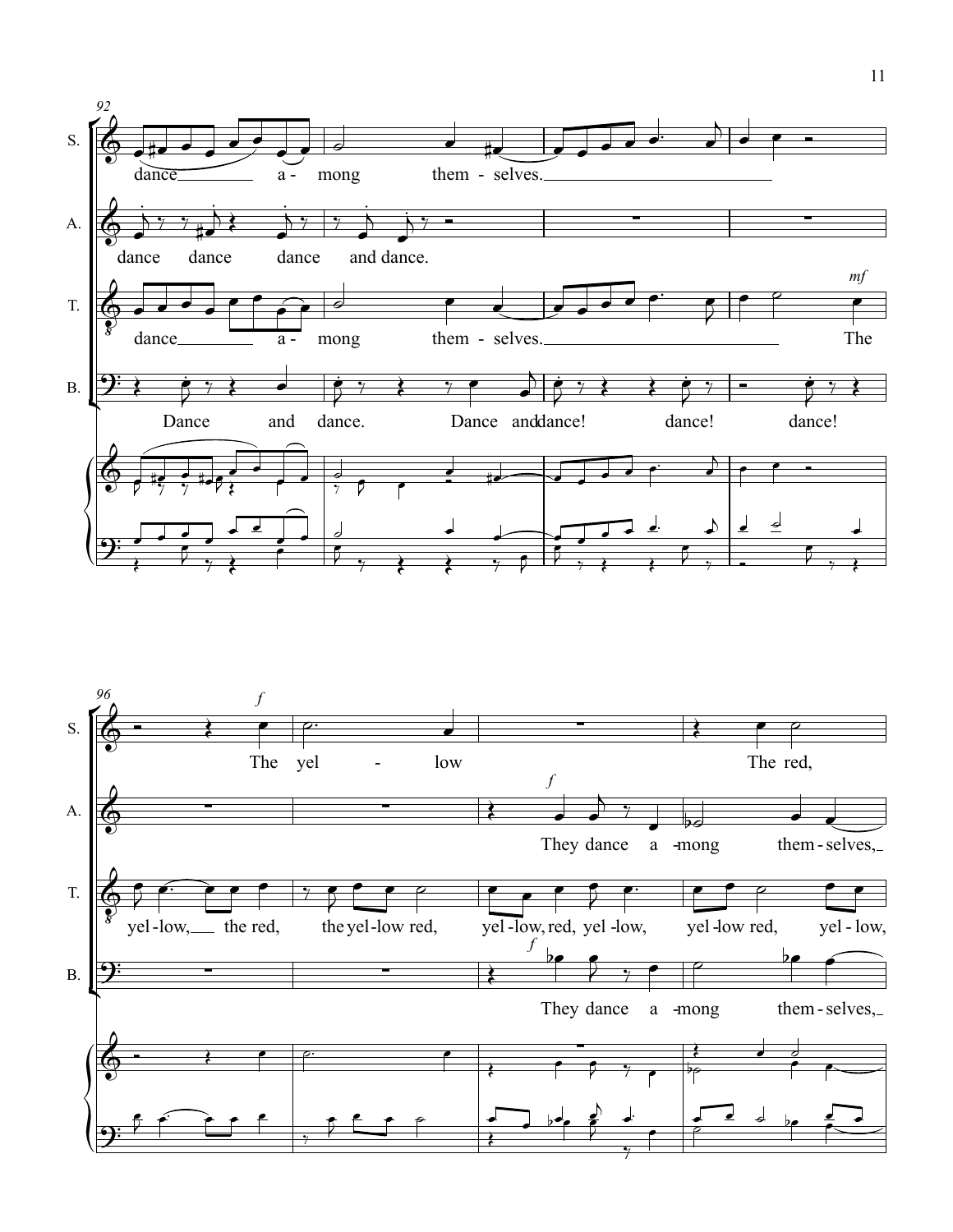

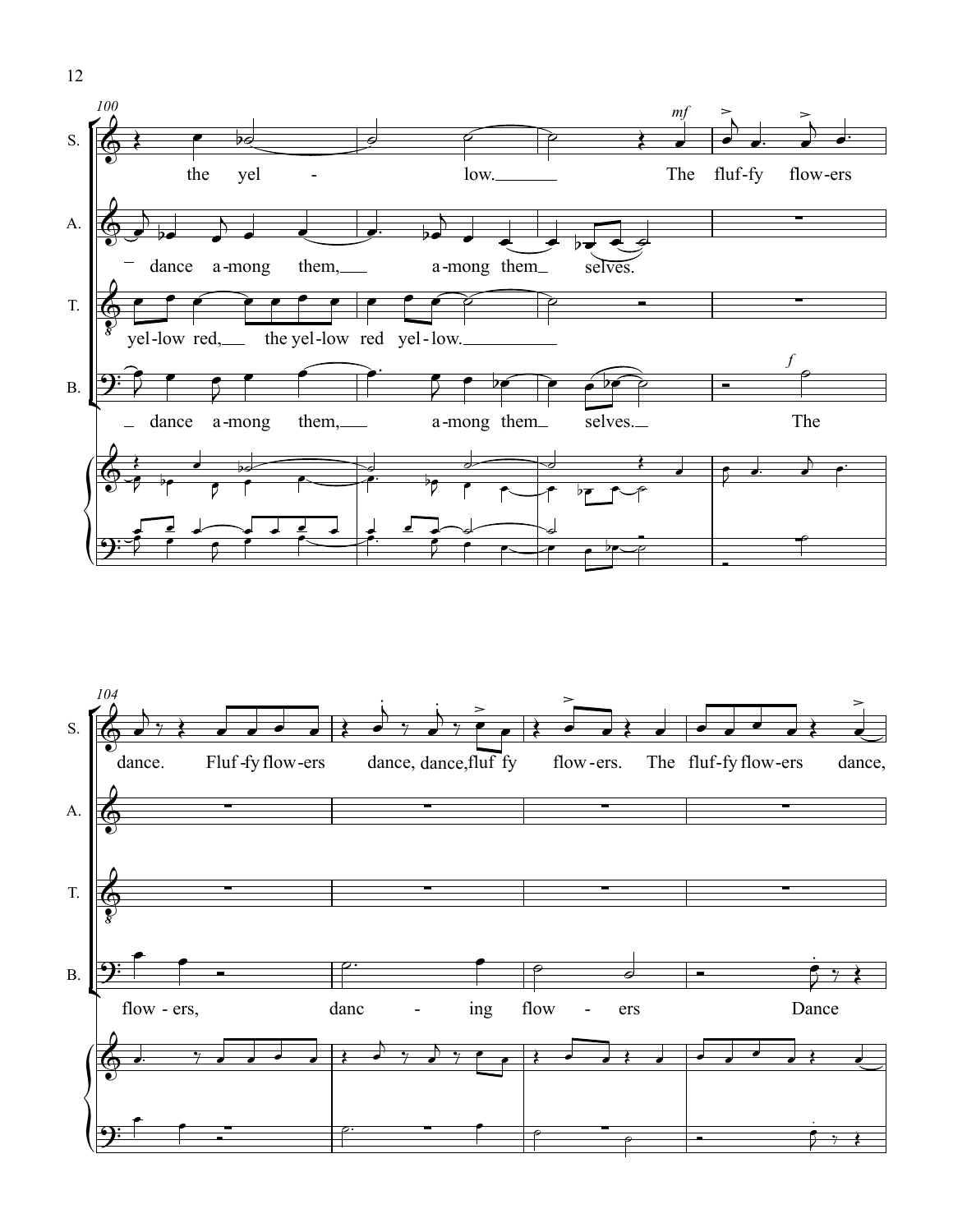

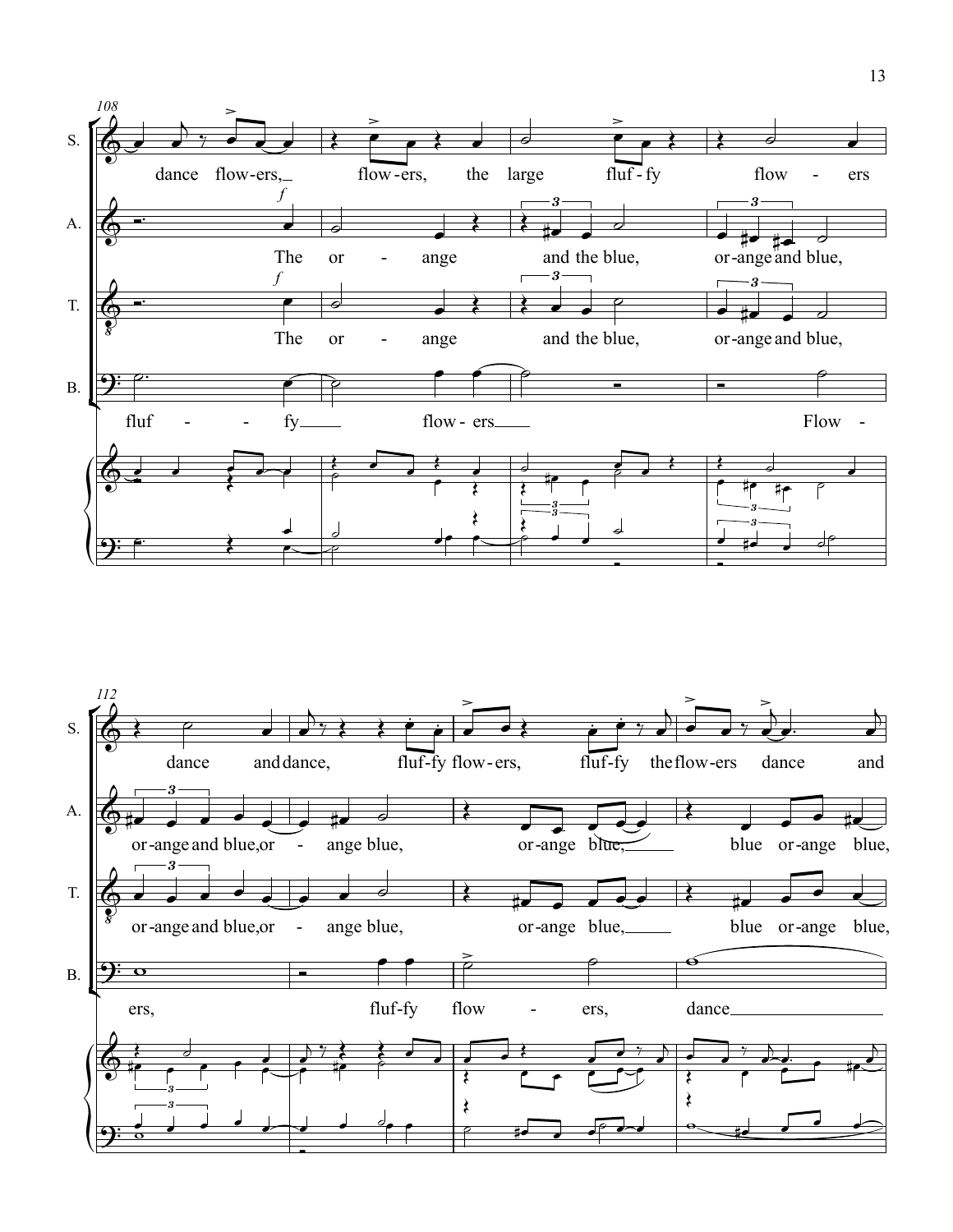

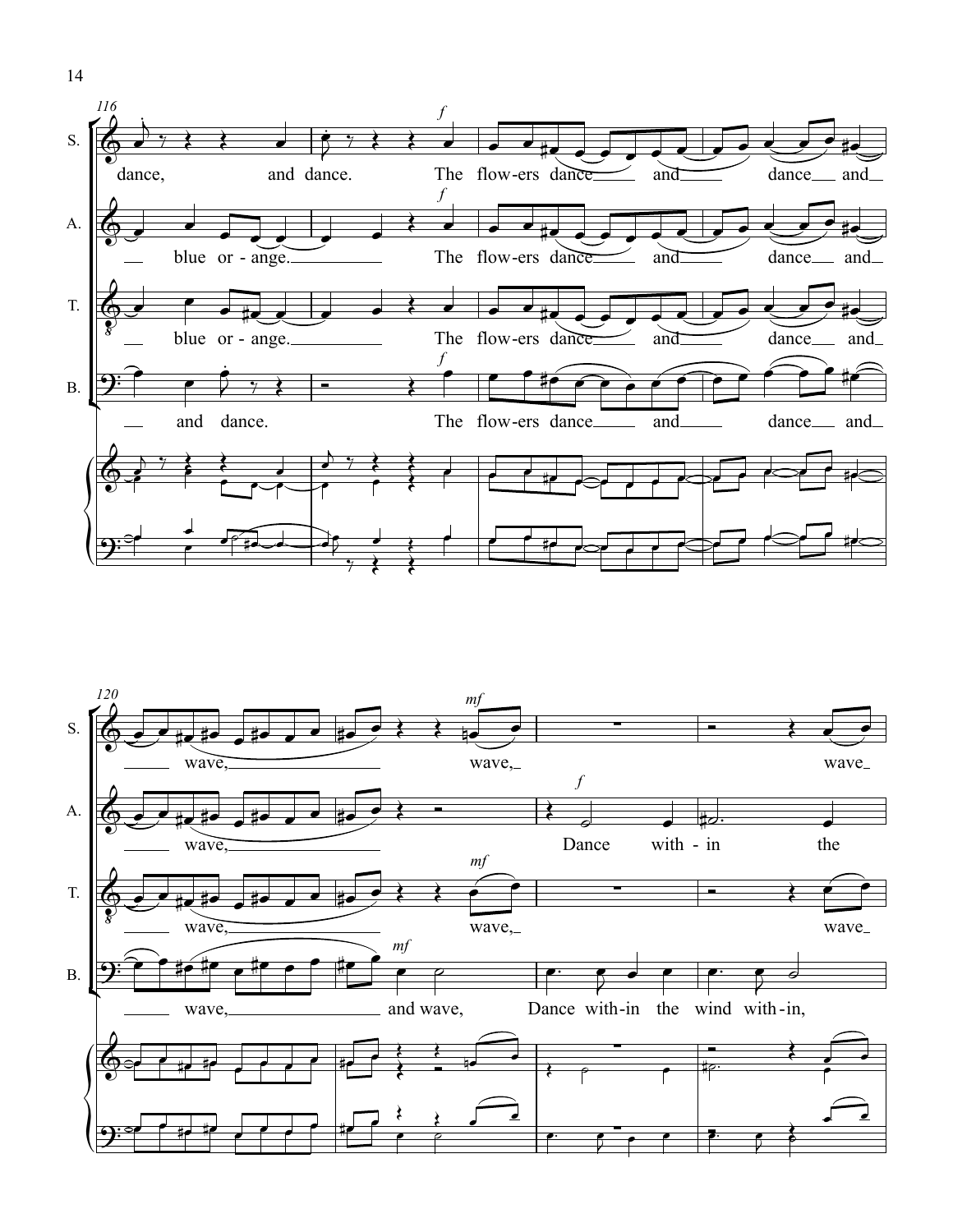

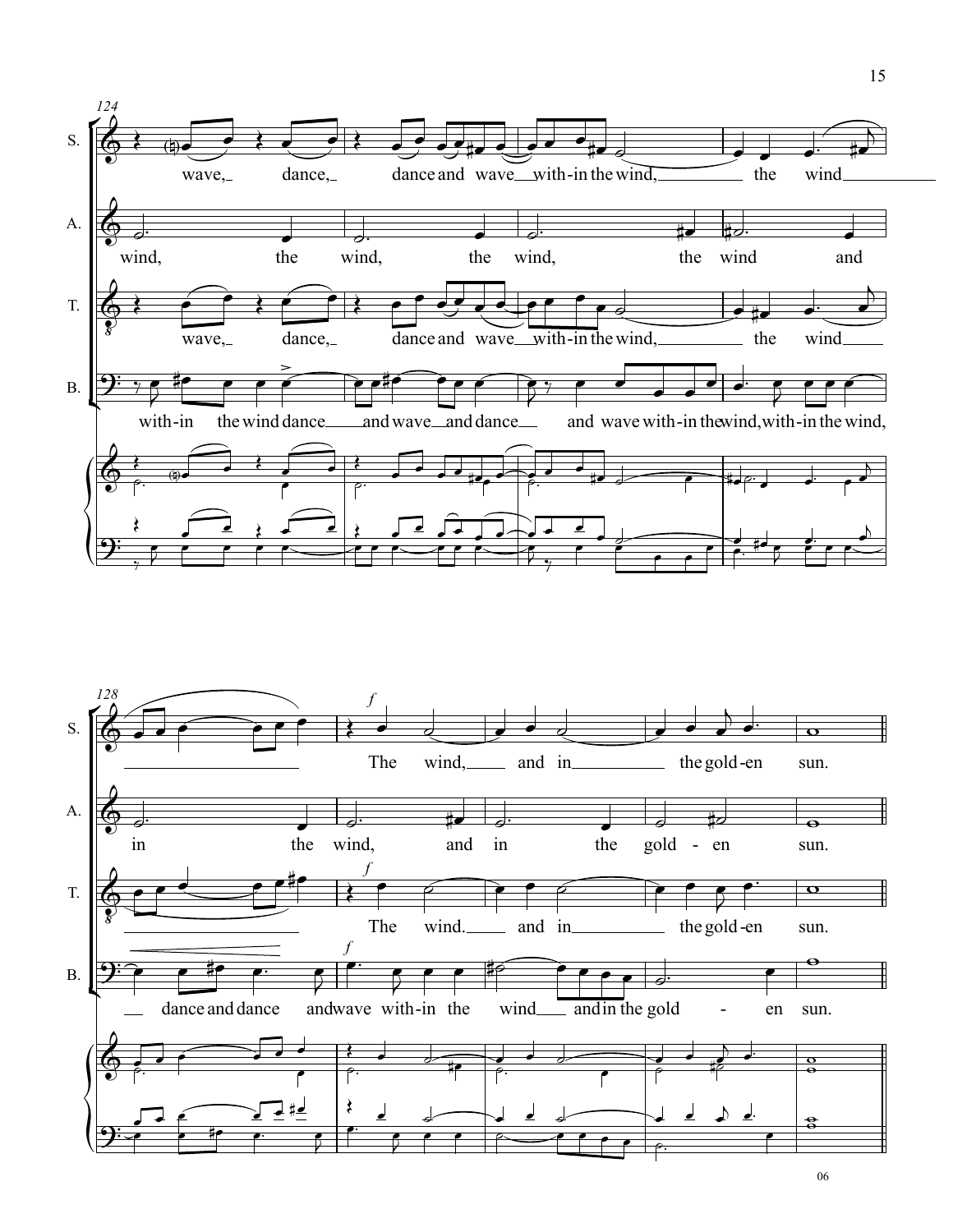

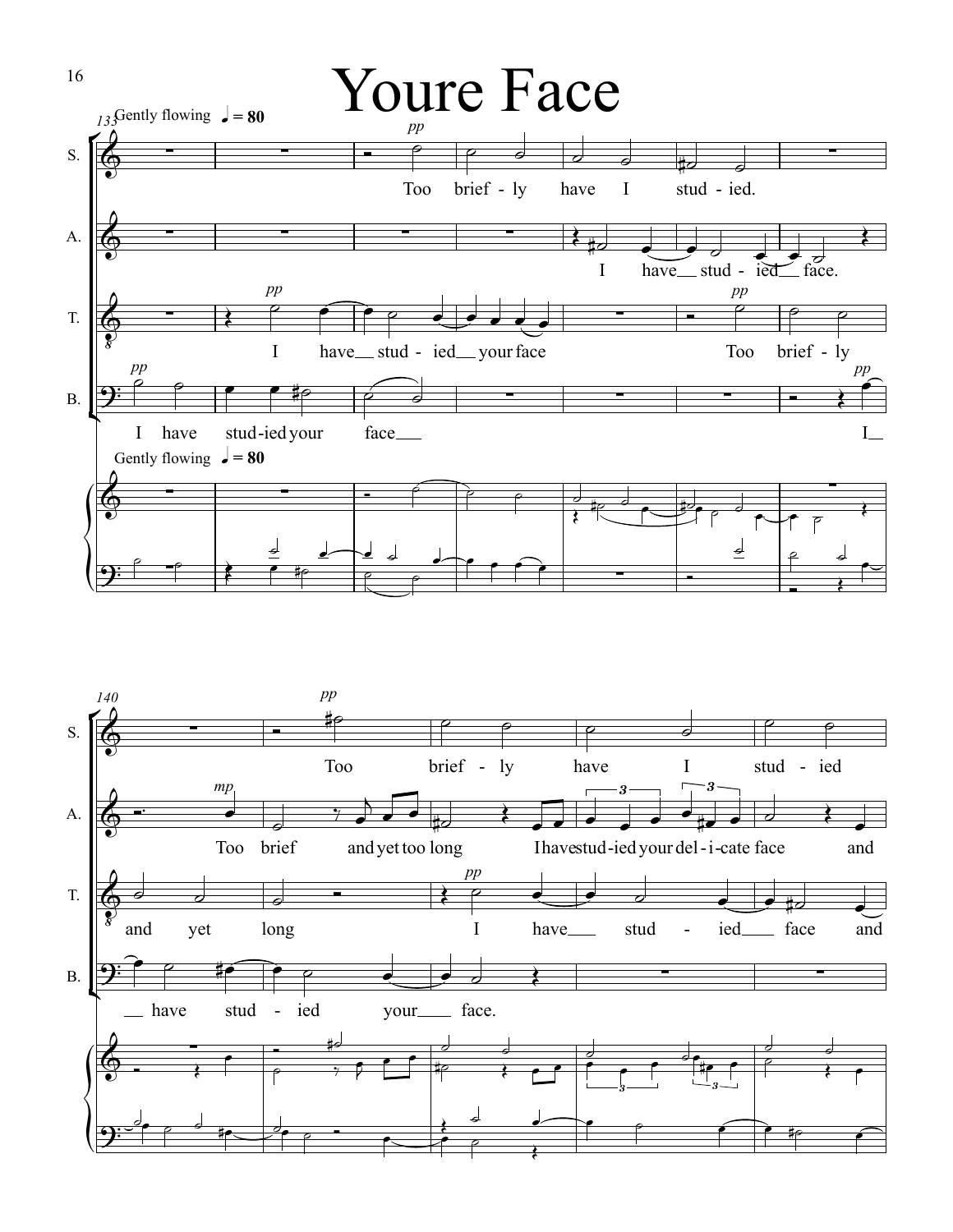

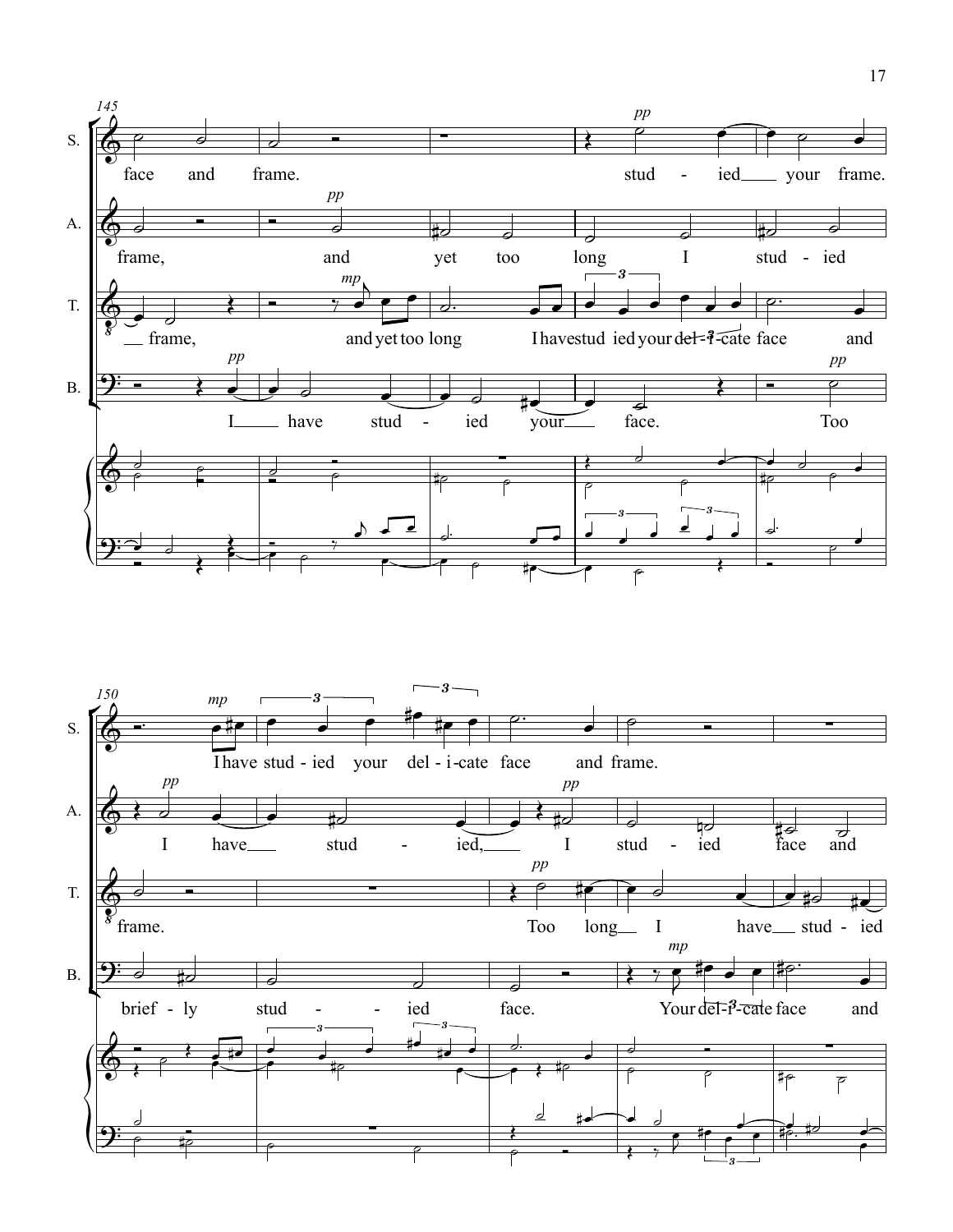

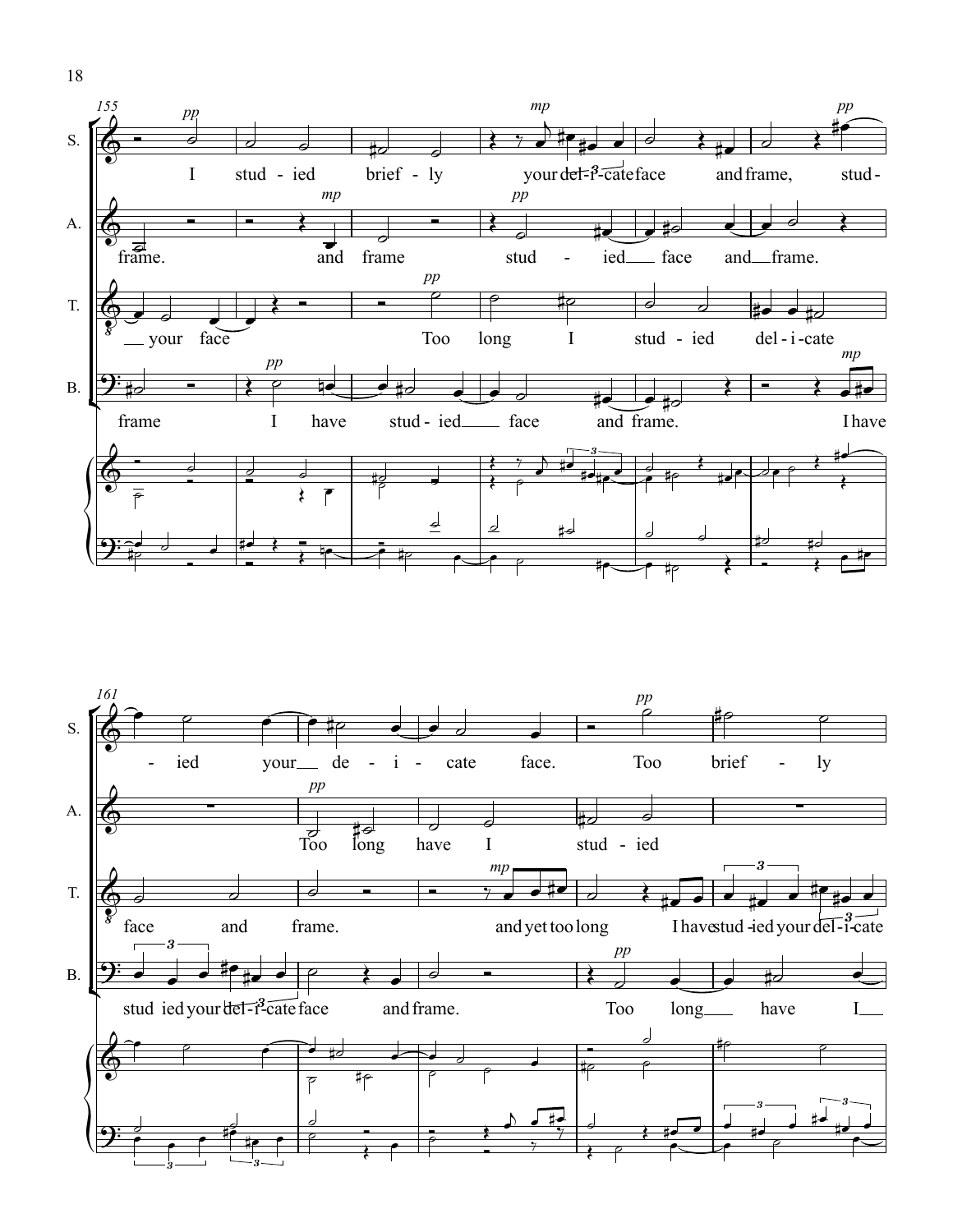

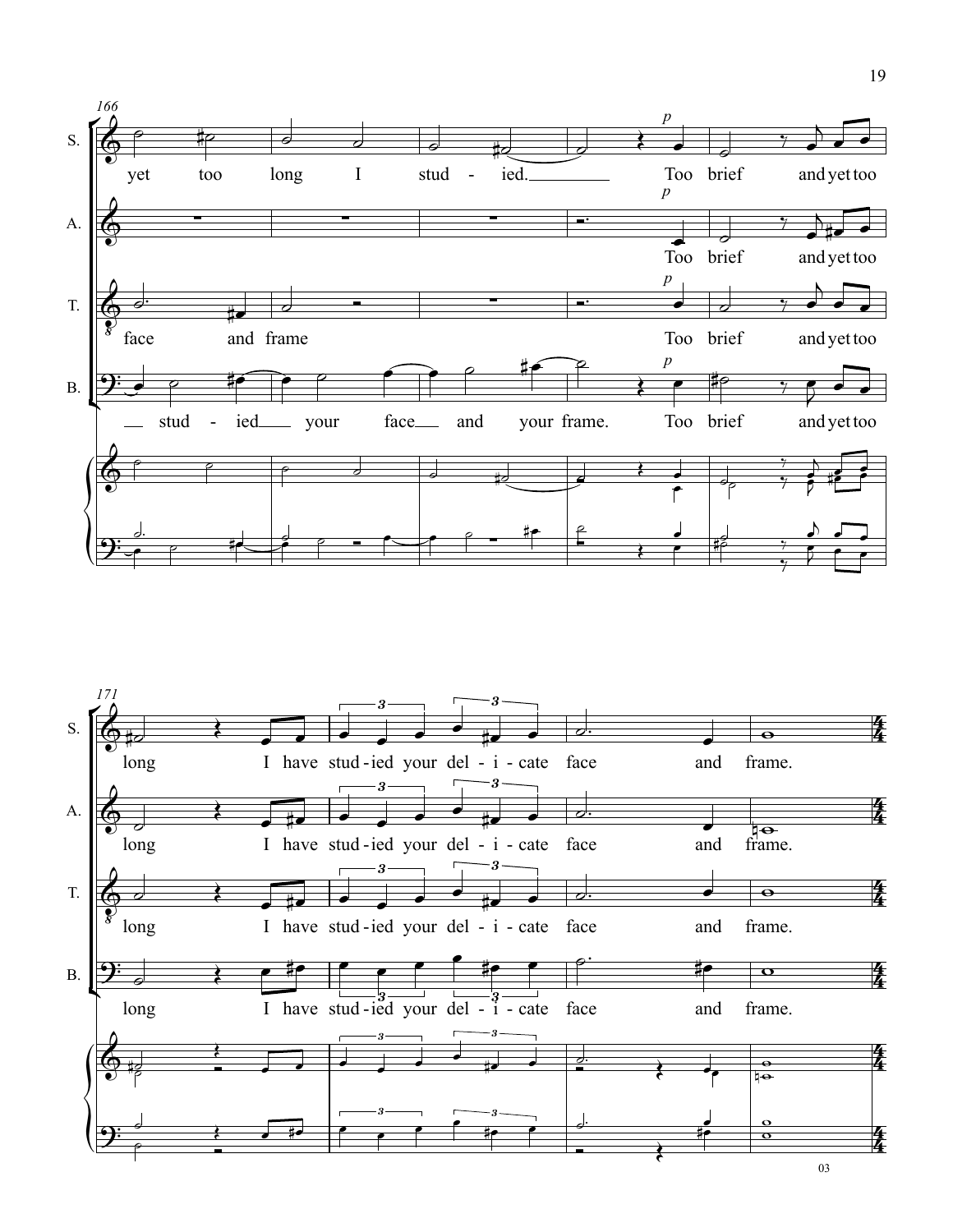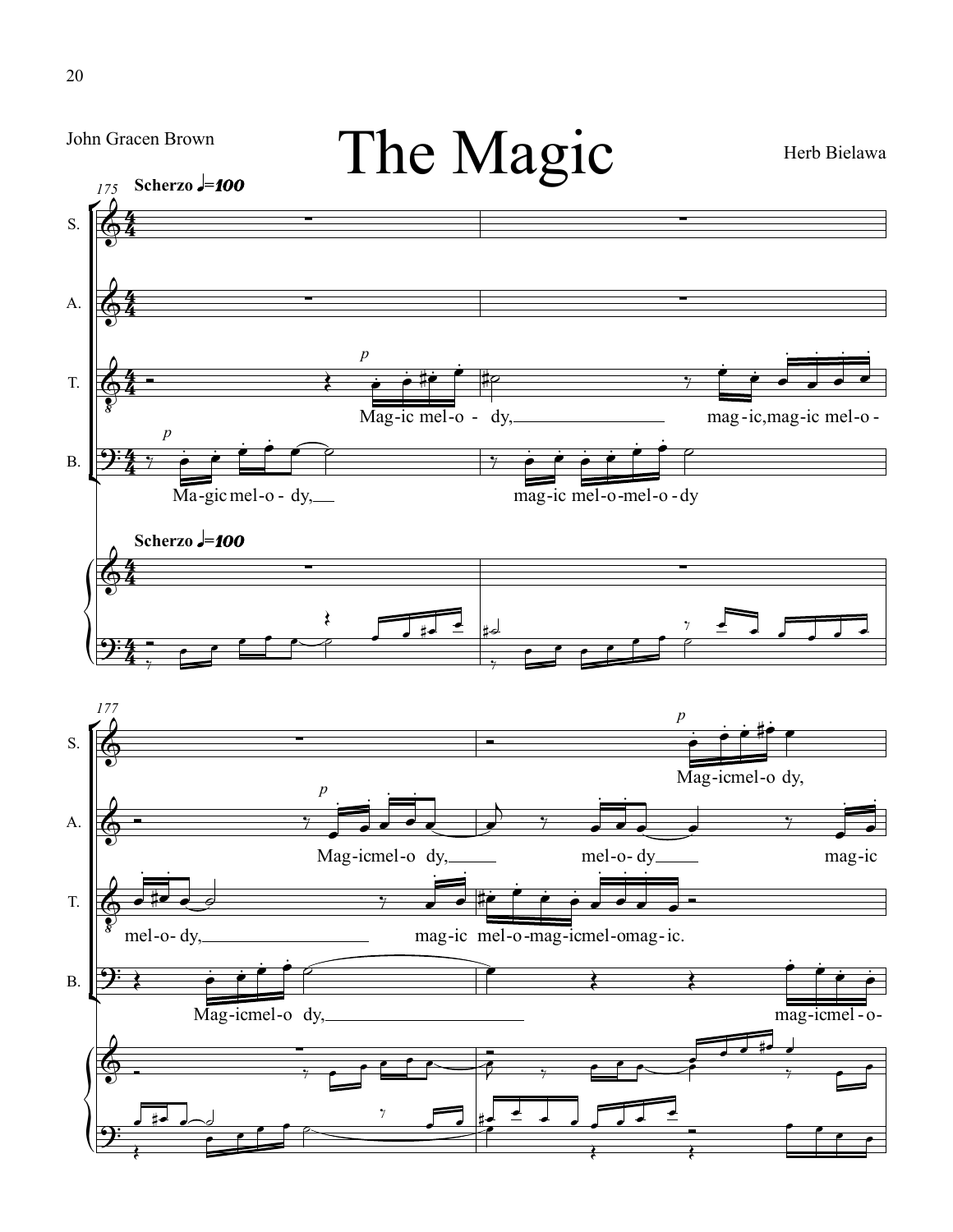

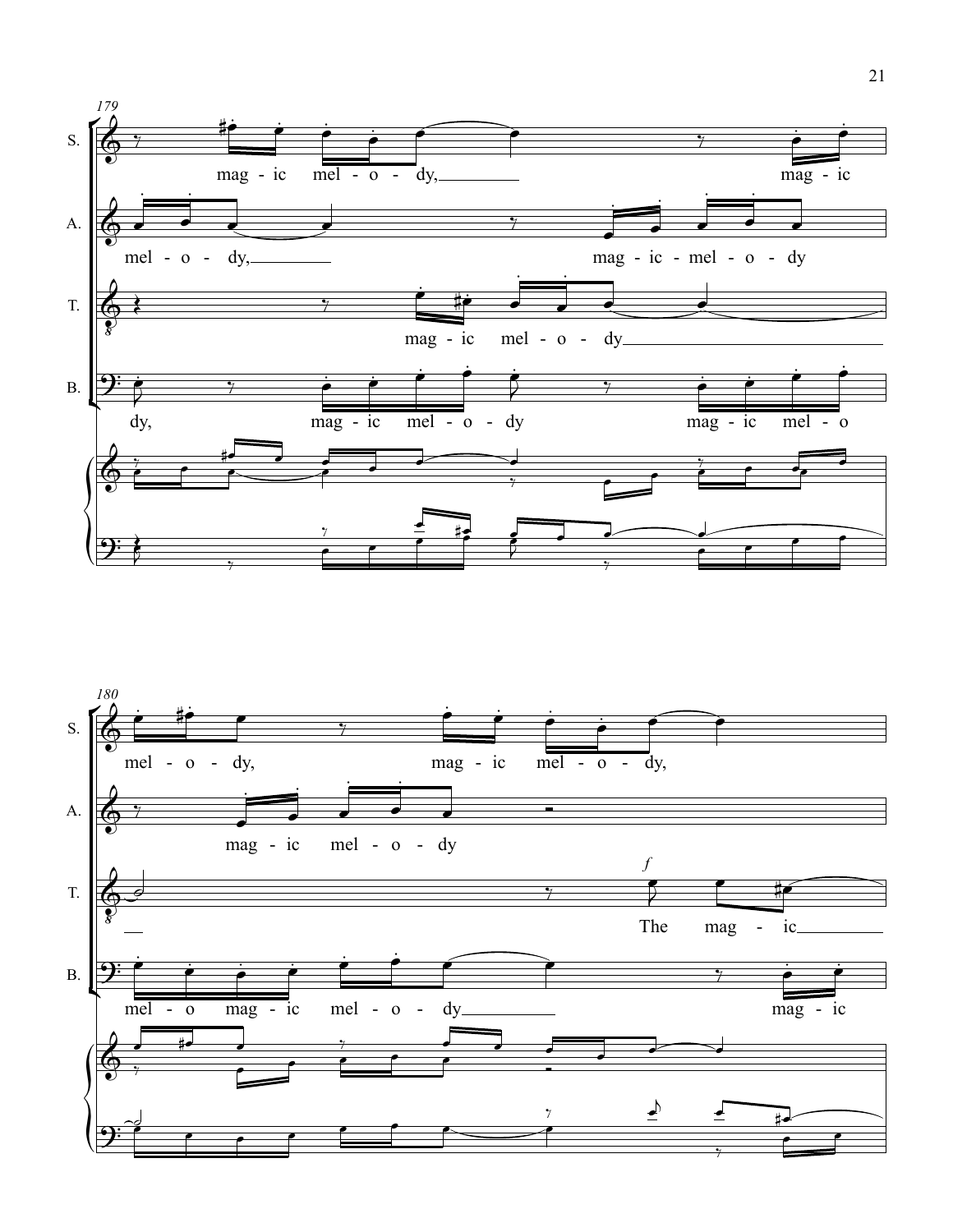

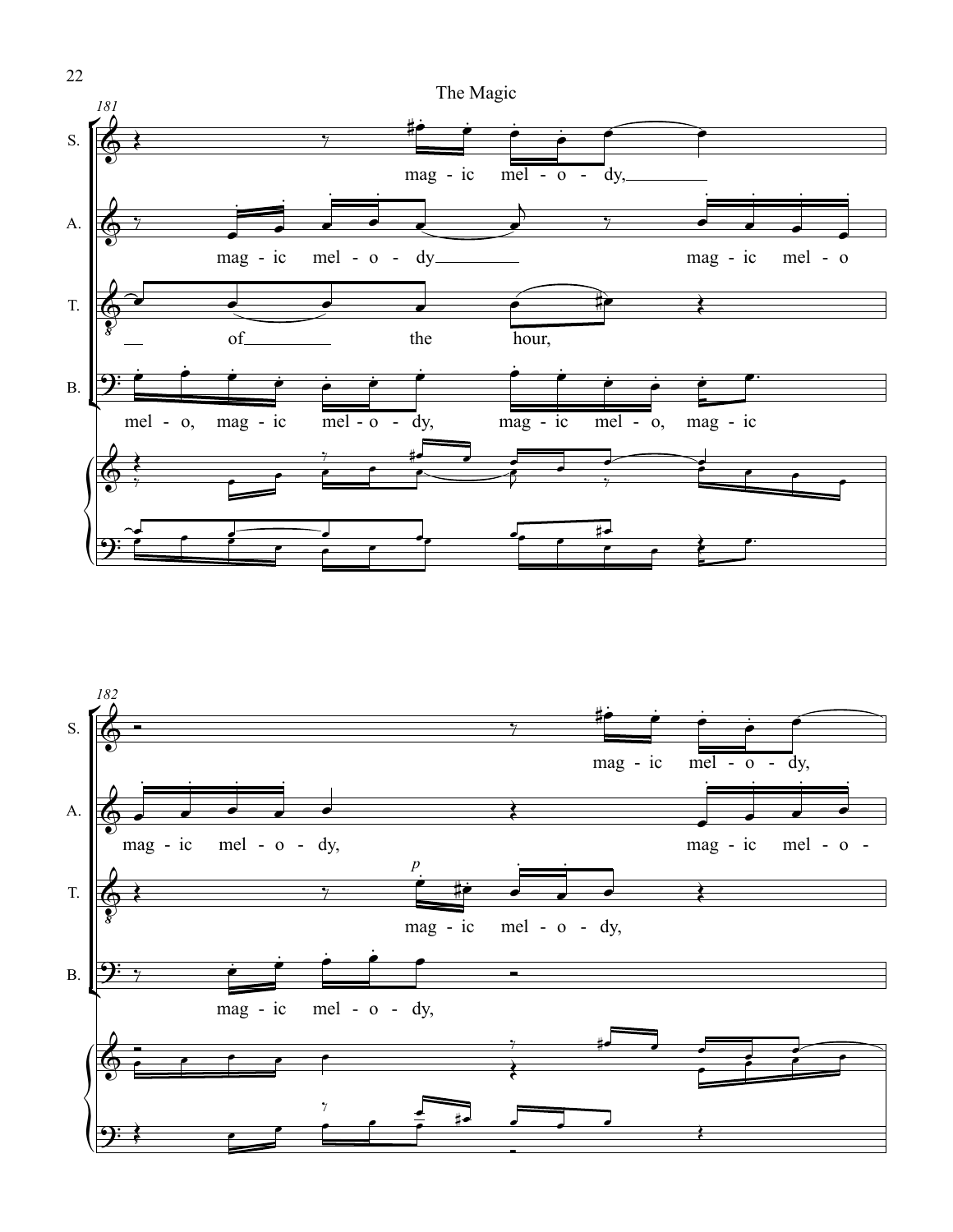

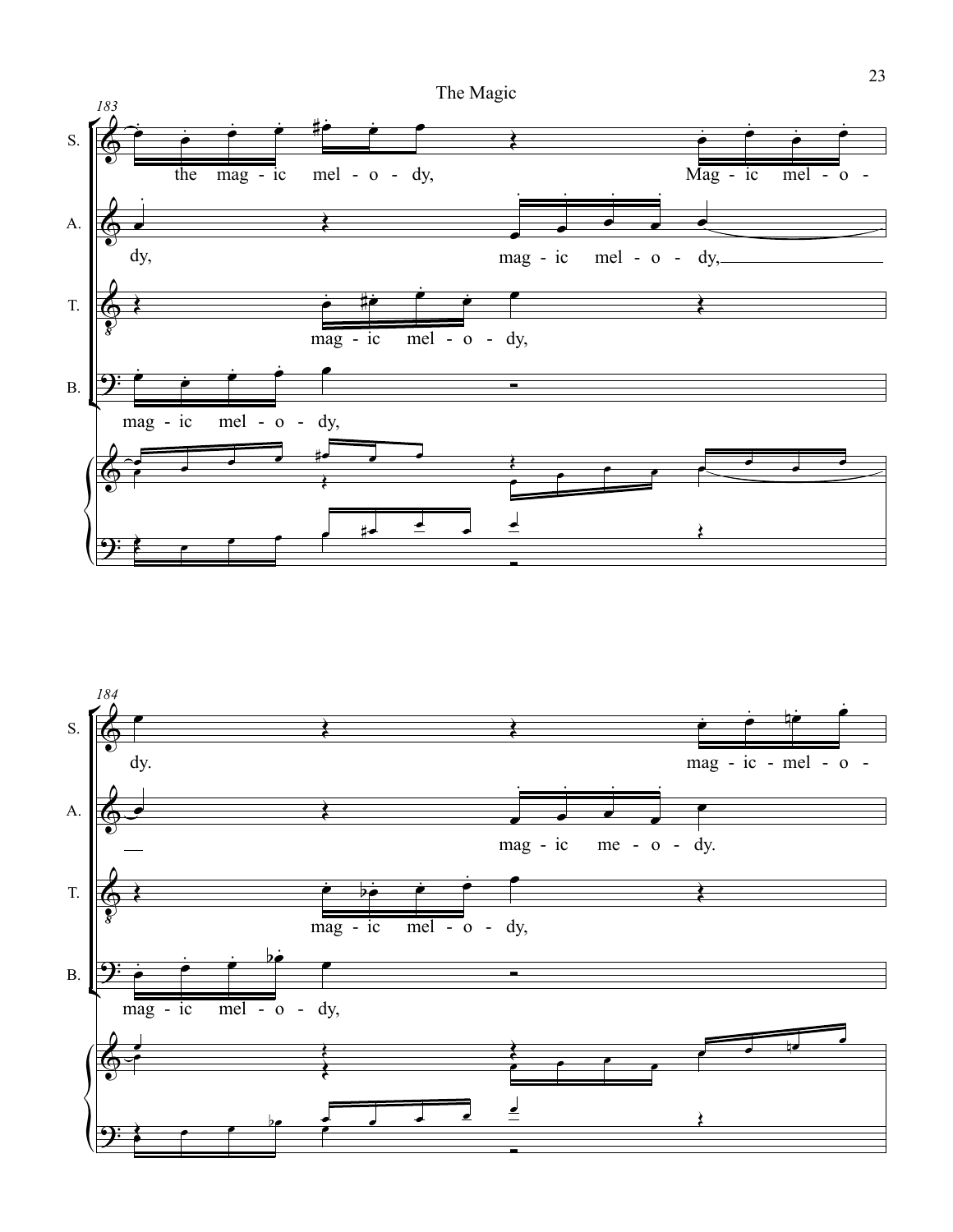

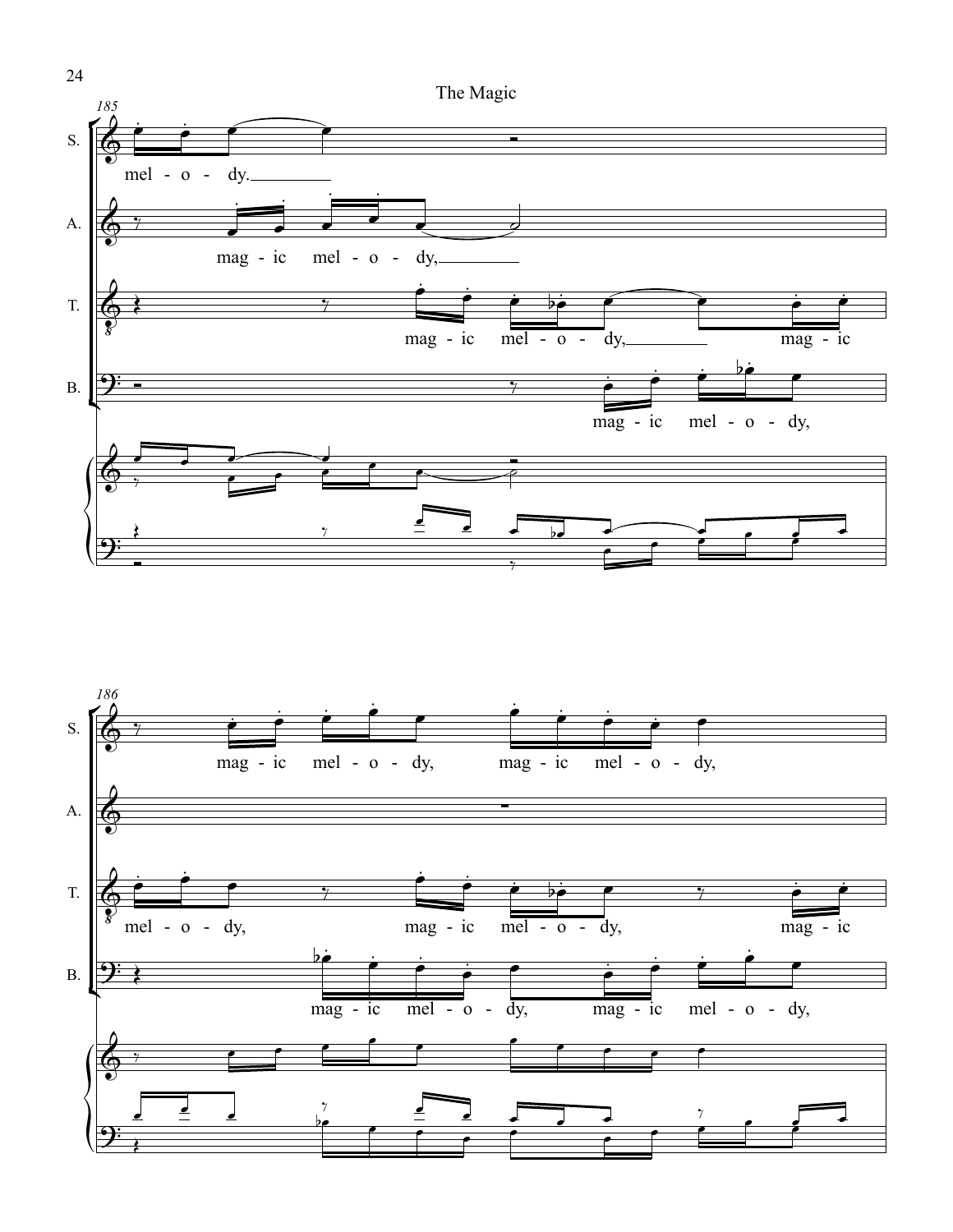

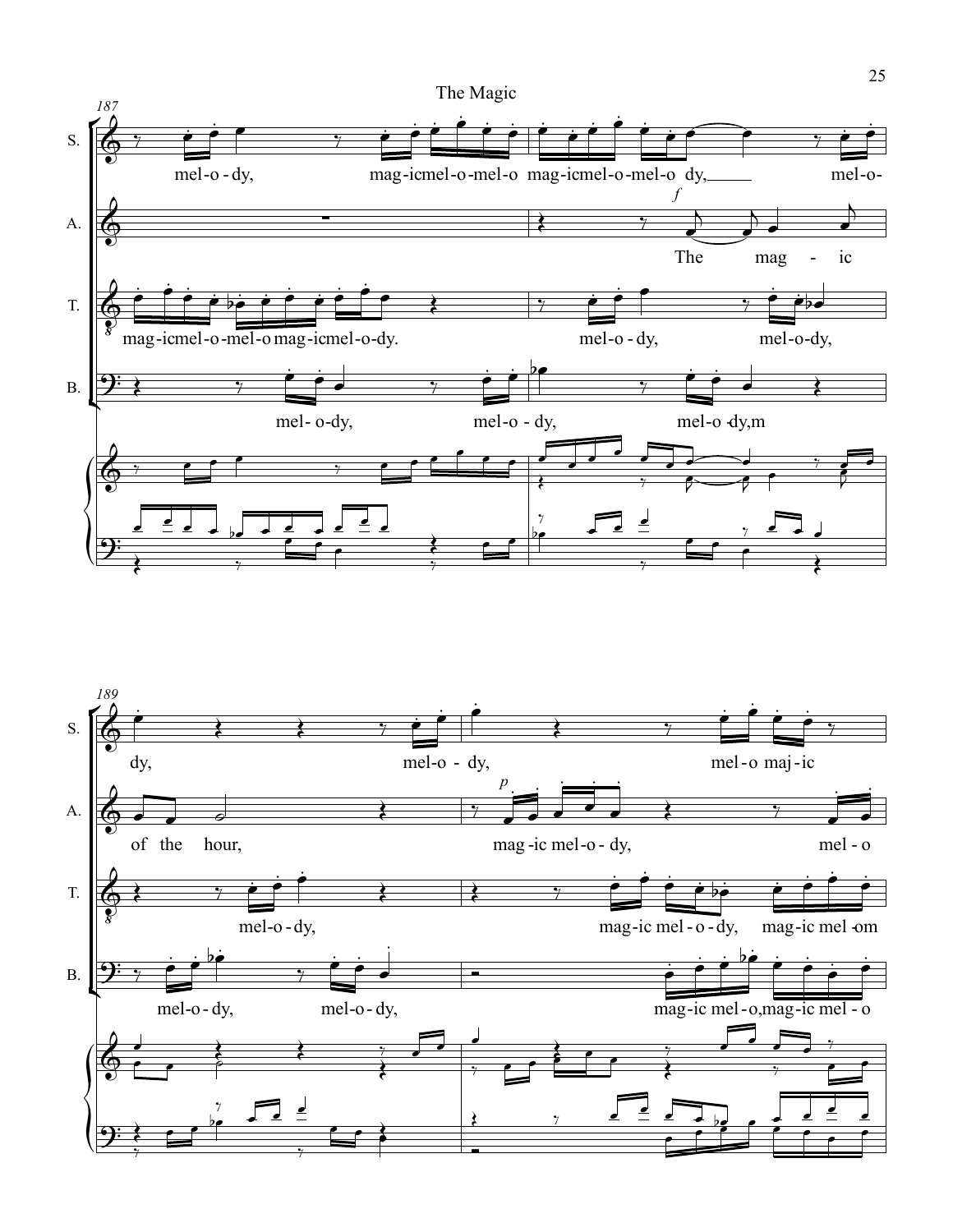



 $26\,$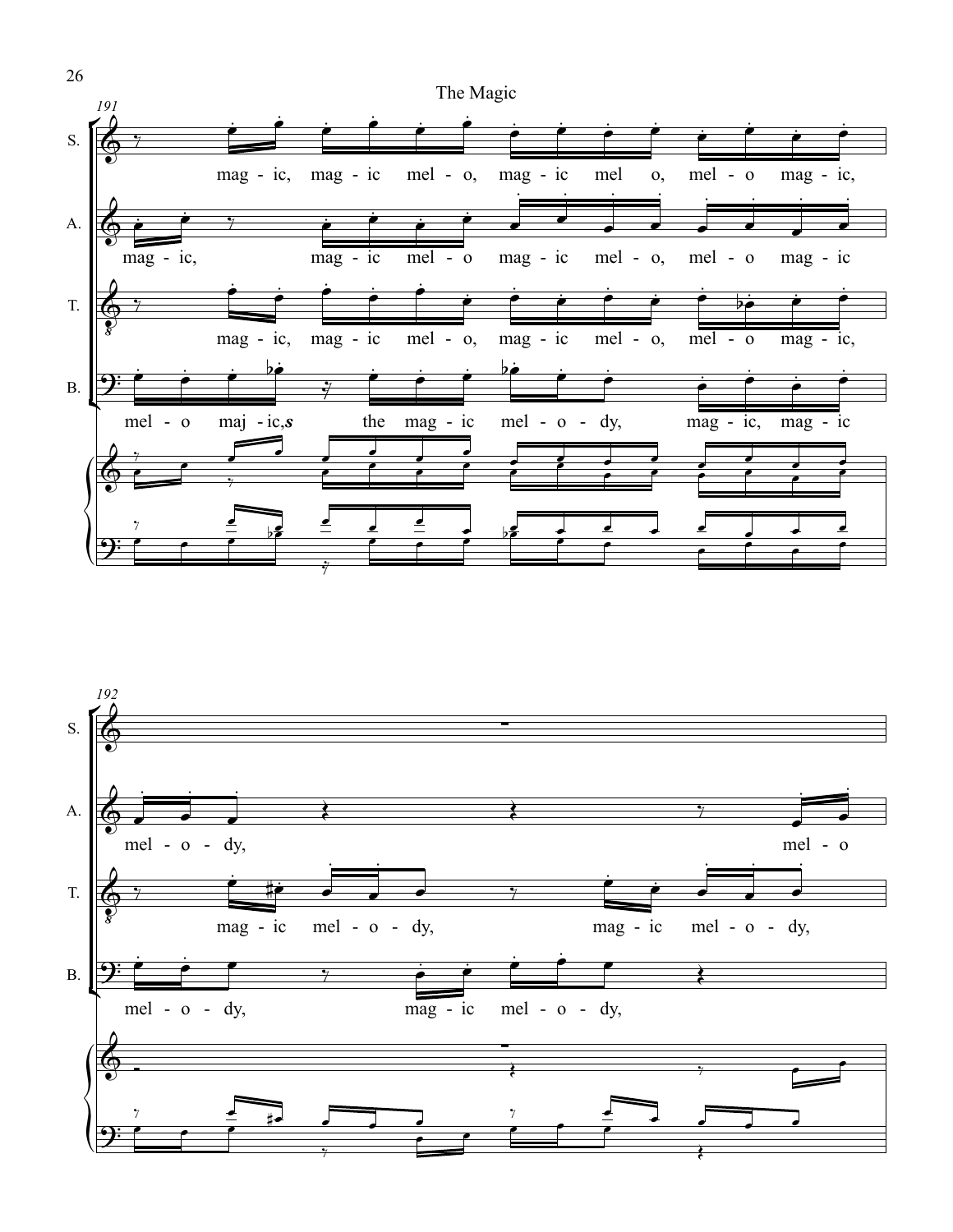

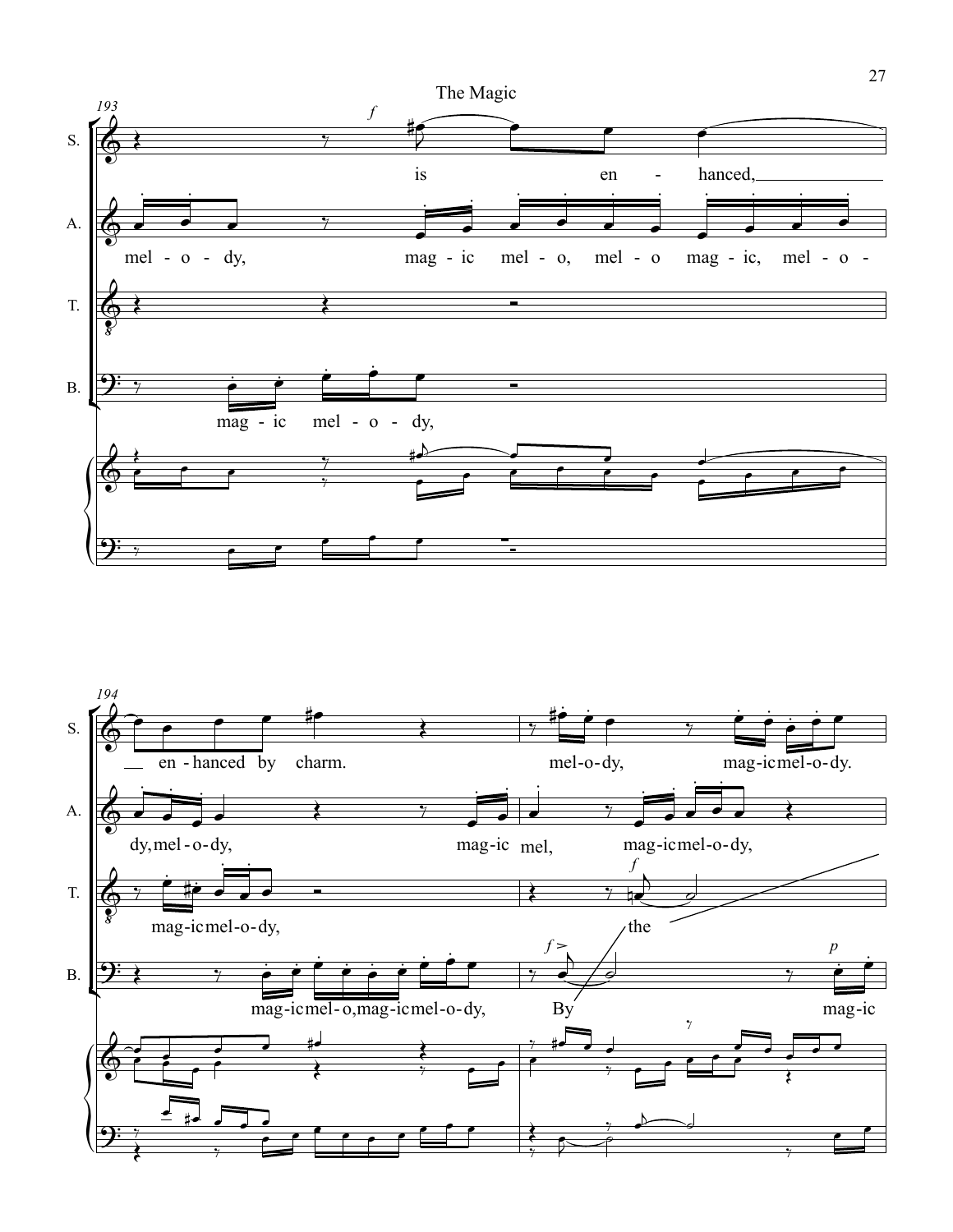